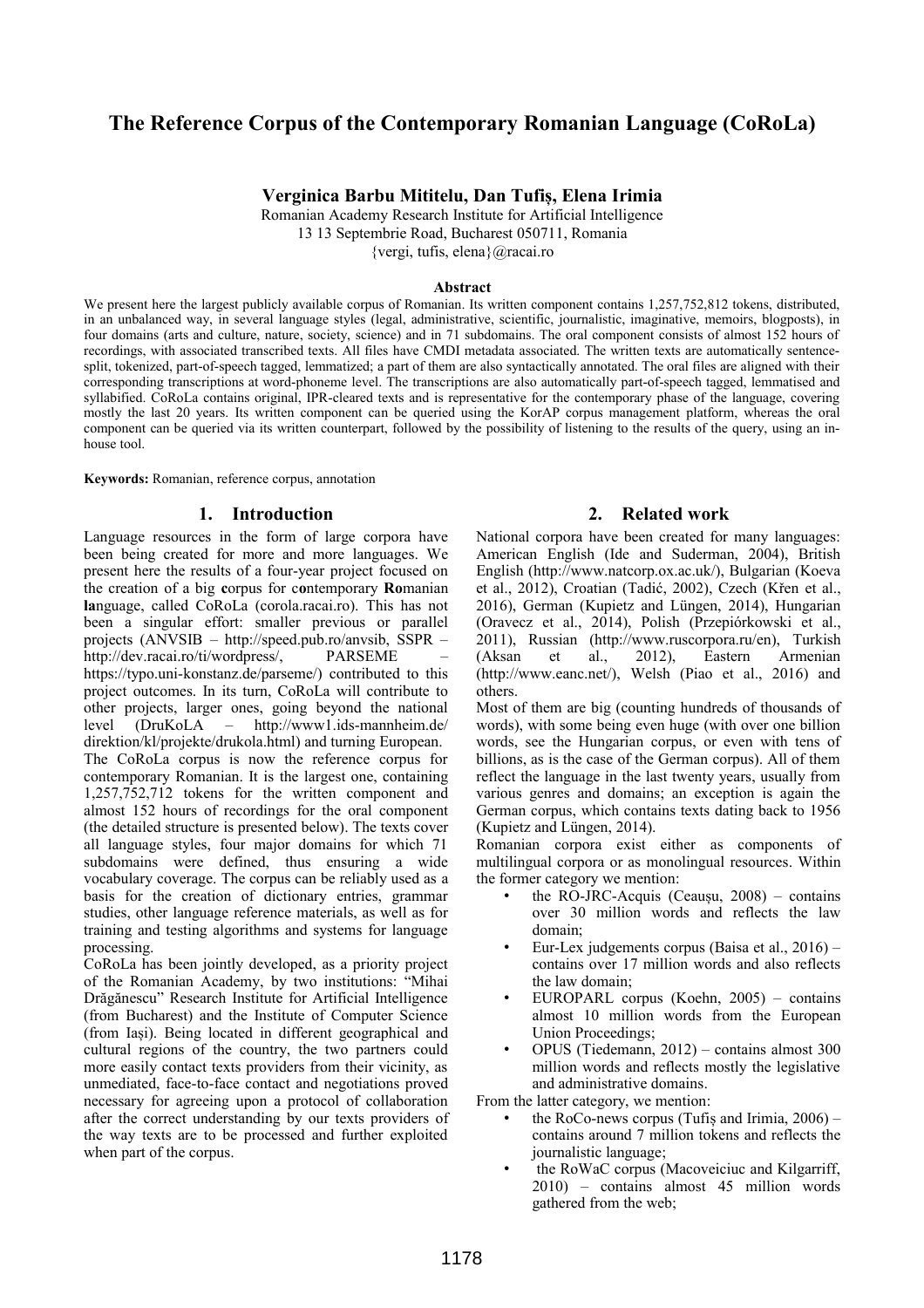• the Romanian balanced corpus ROMBAC (Ion et al.,  $2012$ ) – contains about 36 million words, distributed rather evenly into five domains: journalistic, pharmaceutical and medical, law, literary history and fiction.

### **3. CoRoLa's Characteristics**

The CoRoLa corpus stands out from these corpora due to its size, structure, origin and quality of texts. It is structured in files, each with associated metadata in CMDI format (most of them automatically created, but quite a lot manually), and annotated at several levels, as presented below.

The data collection and cleaning has been done as described by Tufiș et al. (2016). It involved both automatic and manual interventions on the data, for:

- bringing them into txt format (the most common formats in which we received them were pdf and  $doc(x)$ ),
- separating texts (e.g., newspapers articles were separated in different files, just like chapters from edited books),
- recuperating text elements (paragraphs limits, removal of column marking newlines, words were recreated from their hyphenated form at the end of rows),
- removing unnecessary elements from the text (page numbers, headers, footers, footnotes, tables, figures, captions, etc.),
- diacritics insertion in the texts that lacked them or diacritics replacement (when non-standard ones occurred).

We present in this section several key characteristics of the texts included in CoRoLa: the time span they cover, originality, representativeness and I(ntellectual) P(roperty) R(ights)-clearance.

### **3.1 Time span**

The corpus contains texts that could be collected in electronic format only, involving no OCR of scanned paper printed books. This condition limited the time coverage. The vast majority of texts reflect the language from the last twenty years. Texts from earlier time are legal ones and a few imaginative ones.

### **3.2 Originality**

The vast majority of texts in CoRoLa are original ones: they are written in Romanian by native speakers. Only a few are translations. These belong to the legal style (translation of European legislation).

Another element of originality is the fact that the texts underwent no correction.

### **3.3 Representativeness**

The corpus is representative for the contemporary language in that it contains texts from all language styles, major domains and many subdomains. The focus is only on the literary language. Nevertheless, the informal style can be found in the literary texts, although not explicitly marked in any way in the data and, thus, difficult to spot automatically.

## **3.4 IPR-clearance**

During this project, great effort was invested in obtaining texts from their owners in a free of charge manner, given the scarce funding available. Major publishing houses, newspapers, magazines, news agencies, individual authors, and bloggers were contacted. Written protocols were signed with them so that we are allowed to freely obtain their (written or oral) texts, to store them on our servers, to process and annotate them and then to make them available for querying. We consider this a major achievement within this project, although this implies making (the largest part of) CoRoLa accessible only for querying and not for downloading.

The author's rights law in Romania does not have scope over legal and administrative texts. As such, they do not raise any storage or access problem.

### **4. Statistics**

### **4.1 Written Texts**

The distribution of the CoRoLa written texts across various styles is rendered in Table 1. We notice the unequal distribution of texts with respect to their style: legal texts are predominant.

| <b>Style</b>   | <b>Number of tokens</b> |
|----------------|-------------------------|
| legal          | 930,728,509             |
| scientific     | 138,784,668             |
| blogpost       | 53,704,460              |
| journalistic   | 50,793,311              |
| imaginative    | 47,727,438              |
| administrative | 17,759,778              |
| memoirs        | 16,999,893              |
| unclassified   | 1,254,755               |
| <b>TOTAL</b>   | 1,257,752,812           |

Table 1: CoRoLa's texts distribution according to their style.

The distribution of texts according to the domain to which they belong is presented in Table 2.

| Domain           | <b>Number of tokens</b> |
|------------------|-------------------------|
| society          | 990,852,812             |
| science nature   | 101,198,918             |
| unclassified     | 93,511,926              |
| arts and culture | 70,510,600              |
| nature           | 1,678,556               |
| <b>TOTAL</b>     | 1,257,752,812           |

#### Table 2: CoRoLa's texts distribution according to their domain.

These domains are further classified into a various number of subdomains, as follows:

architecture, art history, dance, design, fashion, film, folklore, literature, music, painting and drawing, poetry, sculpture and theater are the 13 subdomains of the arts and culture domain;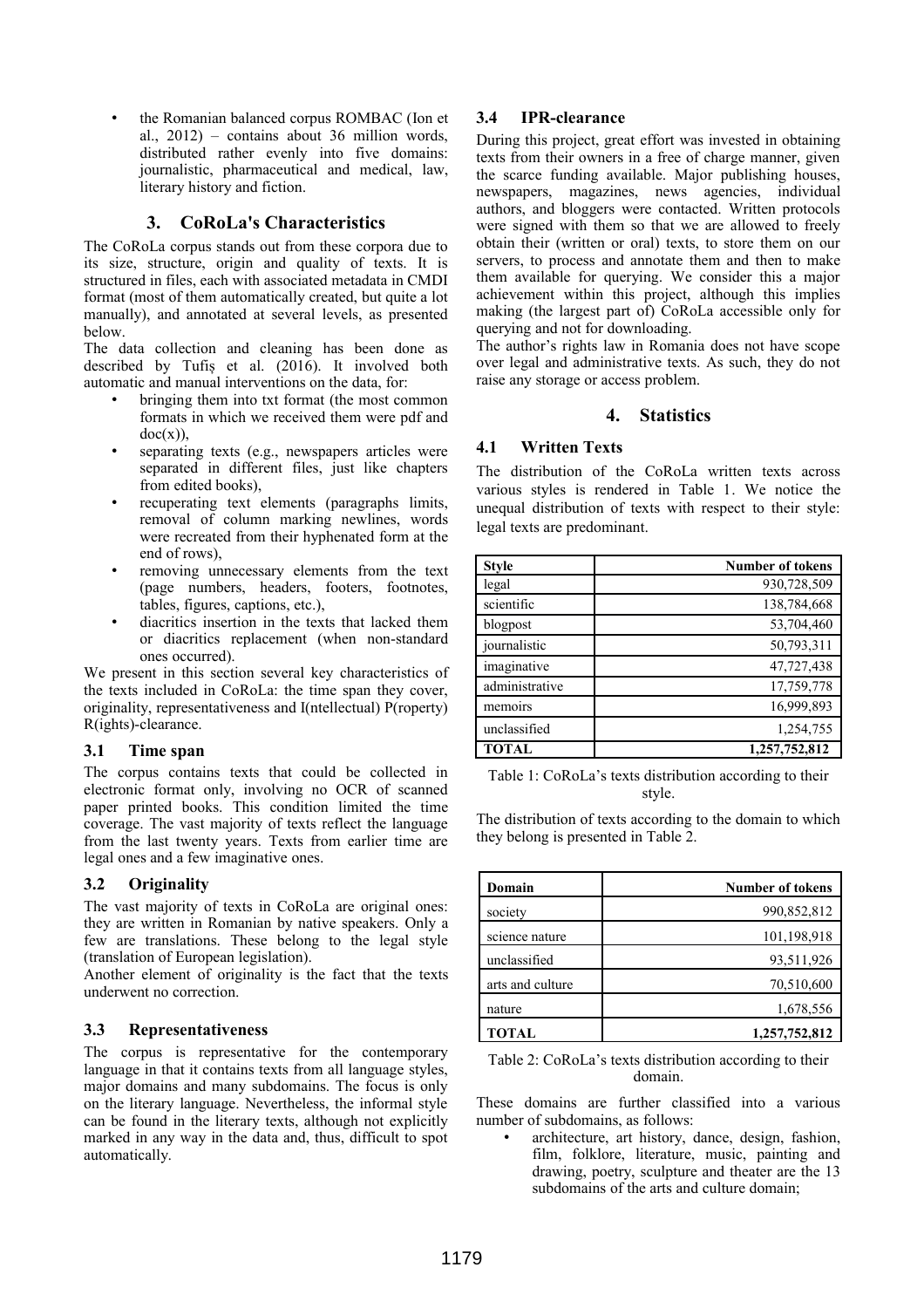- environment, natural disasters, natural resources and universe are the 4 subdomains of the nature domain;
- administration, army, economy, education, entertainment, family, gossip, health, law, politics, religion, social events, social movements, sports, and tourism are the 15 subdomains of the society domain;
- archaeology, astronomy, biology, chemistry, constructions, criminalistics, engineering, ethnology, geography, geology, history, informatics, juridical sciences, linguistics, logics, mathematics, medicine, metrology, military science, oenology, pedagogy, pharmacology, philosophy, physics, political philology, philosophy, physics, political sciences, psychology, religious studies and theology, sociology, standards, technics/technology are the 31 subdomains of the science domain.

We present below the data with the subdomains of each domain.

| Subdomain                     | <b>Number of tokens</b> |
|-------------------------------|-------------------------|
| literature                    | 47,695,605              |
| other                         | 14,790,875              |
| film                          | 2,181,588               |
| music                         | 1,690,767               |
| theatre                       | 1,277,762               |
| painting and drawing          | 1,153,013               |
| architecture                  | 776,447                 |
| folklore                      | 445,277                 |
| art history                   | 286,449                 |
| design                        | 111,892                 |
| dance                         | 42,407                  |
| fashion                       | 24,545                  |
| sculpture                     | 21,632                  |
| poetry                        | 12,341                  |
| <b>TOTAL Arts and culture</b> | 70,510,600              |

Table 3: CoRoLa's texts distribution according to their subdomain in the Arts and culture domain.

| Subdomain         | <b>Number of tokens</b> |
|-------------------|-------------------------|
| other             | 1,003,512               |
| environment       | 472,777                 |
| natural resources | 110,728                 |
| universe          | 56,652                  |
| natural disasters | 34,887                  |
| <b>TOTAL</b>      | 1,678,556               |

Table 4: CoRoLa's texts distribution according to their subdomain in the Nature domain.

| Subdomain        | <b>Number of tokens</b> |
|------------------|-------------------------|
| law              | 931,609,324             |
| politics         | 19,820,835              |
| other            | 11,977,554              |
| economy          | 9,013,003               |
| education        | 5,669,044               |
| sports           | 3,538,550               |
| religion         | 2,615,460               |
| administration   | 2,193,158               |
| gossip           | 1,676,574               |
| health           | 862,677                 |
| entertainment    | 584,093                 |
| social events    | 519,484                 |
| tourism          | 436,682                 |
| family           | 319,614                 |
| social movements | 14,205                  |
| army             | 2,555                   |
| TOTAL            | 990,852,812             |

Table 5: CoRoLa's texts distribution according to their subdomain in the Society domain.

| Subdomain                      | Number of tokens |
|--------------------------------|------------------|
| history                        | 18,126,581       |
| pharmacology                   | 10,481,131       |
| philology                      | 10,269,512       |
| medicine                       | 10,093,872       |
| sociology                      | 8,228,897        |
| geography                      | 6,098,170        |
| philosophy                     | 4,868,934        |
| psychology                     | 4,727,630        |
| political sciences             | 4,571,354        |
| linguistics                    | 4,116,164        |
| religious studies and theology | 3,734,212        |
| other                          | 3,196,889        |
| pedagogy                       | 1,906,633        |
| biology                        | 1,753,303        |
| technics/technology            | 1,553,913        |
| constructions                  | 1,438,636        |
| chemistry                      | 1,302,917        |
| juridical sciences             | 936,773          |
| physics                        | 741,234          |
| mathematics                    | 658,788          |
| informatics                    | 657,232          |
| military science               | 457,075          |
| archaeology                    | 237,356          |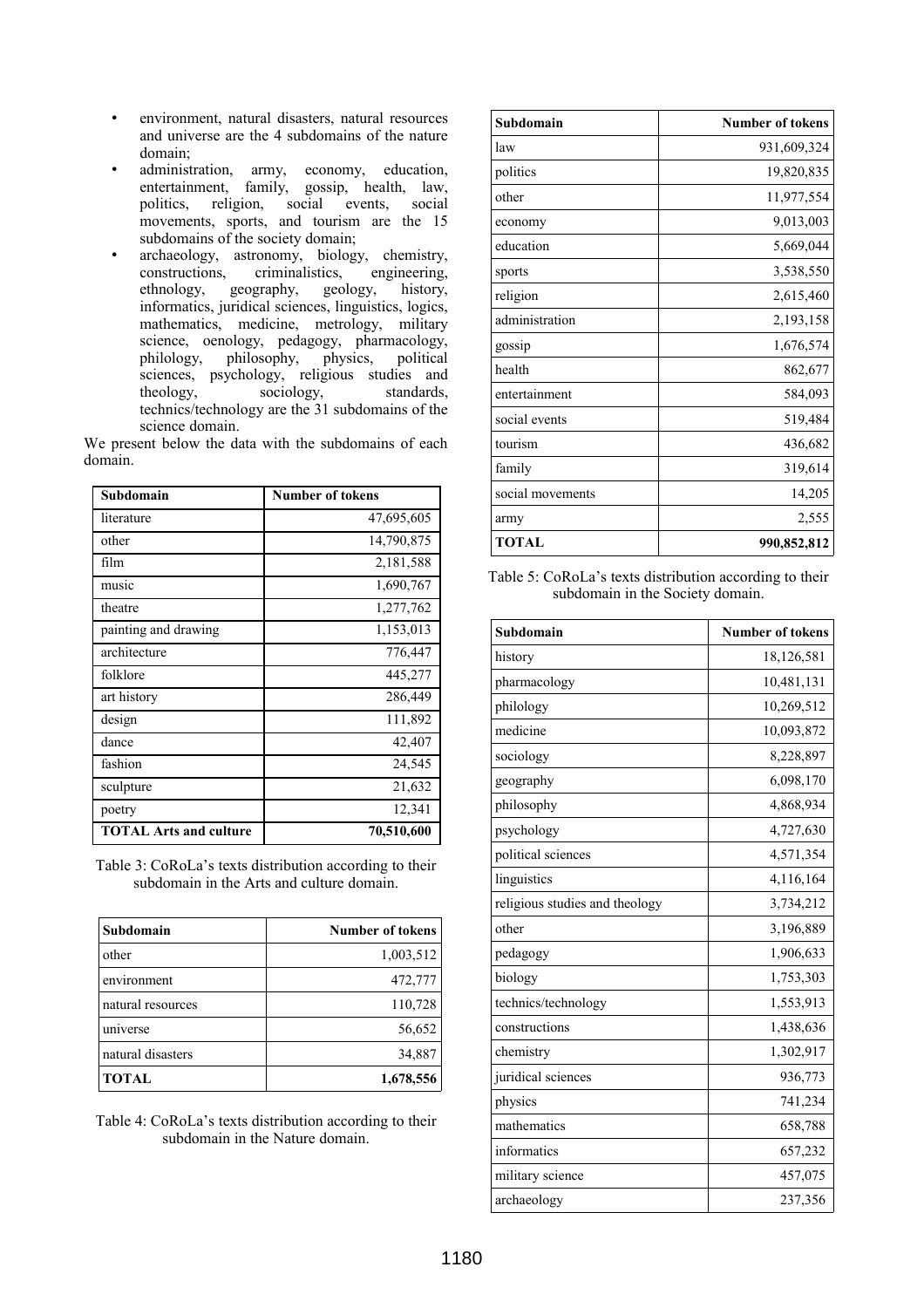| standards      | 195,617     |
|----------------|-------------|
| astronomy      | 155,503     |
| oenology       | 126,803     |
| engineering    | 127,537     |
| criminalistics | 104,115     |
| ethnology      | 98,828      |
| geology        | 97,603      |
| metrology      | 76,188      |
| logics         | 59,518      |
| <b>TOTAL</b>   | 101,198,918 |

Table 6: CoRoLa's texts distribution according to their subdomain in the Science domain.

As a general remark, the corpus is unbalanced. We are still trying to enrich the less numerous categories, but, when collecting texts, it is hard to compete with a category without IPR restrictions (in this case, legal texts).

### **4.2 Oral Texts**

The oral texts in CoRoLa are mainly professional recordings from various sources (radio stations, recording studios). They are accompanied by the written counterpart: the transcription either from their provider or made by us. As a consequence, different principles applied in their transcription.

Another part of the oral corpus is represented by read texts: read news in radio stations, texts read by professional speakers recorded in studios, and extracts from Romanian Wikipedia read by non-professionals, by volunteers, recorded in non-professional environments. In their case, the written component is provided by the sources, or was collected by us. An exception is the corpus RSS, compiled by Stan et al. (2011), which was enriched with ToBI-like annotation within our institute (Boroș et al., 2014).

The oral texts cover 151 hours 57 minutes and 21 seconds. However, not all of them have been processed yet. Their distribution according to the text type is given in Table 7 below.

| <b>Text type</b>          | Time (h:m:s) |
|---------------------------|--------------|
| News and radio interviews | 119:52:33    |
| News and fairy tales      | 03:44:00     |
| Romanian Wikipedia        | 04:22:02     |
| miscellanea               | 23:58:46     |
| <b>TOTAL</b>              | 151:57:21    |

Table 7: CoRoLa's oral text types and duration.

### **5. Annotation Levels**

The annotation levels of the CoRoLa corpus are partially different for written and oral texts.

### **5.1 Written Texts**

They are automatically sentence-split, tokenised and morpho-syntactically annotated, and lemmatised with an in-house tool called TTL (Ion, 2007), having an accuracy of about 97.5% (Tufiș et al., 2008). We have not evaluated its accuracy on CoRoLa, though. The tagset of morpho-syntactic descriptions (MSDs) is compliant with MULTEXT-EAST specifications (Erjavec, 2012).

A subcorpus of CoRoLa (9,522 sentences), containing samples of texts from the different styles, domains and subdomains existent in the corpus, is also consistently syntactically annotated and manually validated, following the UD principles (universaldependencies.org) and inventory of relations (Barbu Mititelu et al., 2016). However, we intend to annotate the rest of the CoRoLa corpus syntactically, as well, once we tune our recently developed parser (Ion et al., 2018) on corresponding styles, domains or subdomains.

Moreover, a part of the texts in the medical subdomain (18,000 sentences) is also annotated with medical terms of the type ANAT (anatomy or body parts), DISO (disorders), PROC (medical procedures) and CHEM (chemical substances) (Mitrofan, 2017; Mitrofan and Tufiș, 2018).

What is more, 51,500 sentences from the journalistic style were annotated with four types of verbal multiword expressions (namely, ID (idioms), LVC (light verb constructions), IReflV (inherently reflexive verbs) and OTH (other)) for the PARSEME shared task on verbal multiword expressions identification (Savary et al., 2017).

### **5.2 Oral Texts**

Up to now only a little more than half of the collected recordings (totaling about 300 hours) have been automatically preprocessed. Their written counterpart (counting 746,187 tokens) has been lemmatised, part-ofspeech tagged and syllabificated (Boroș and Dumitrescu, 2015); some allophones were identified and analyzed. The oral and the written texts are time aligned at the sentence, word and phoneme levels (Boroș et al., 2018) and this alignment was automatically encoded in separate files.

### **6. Access to CoRoLa**

The corpus was publicly launched in December 2017. According to the protocols agreed upon and signed with texts providers, the corpus cannot be downloaded from our servers, but only queried. The results of queries are strings of a limited length, which makes the recovery of original texts impossible.

Access to written texts (http://89.38.230.10:5555/) is provided by the KorAP corpus query and analysis platform (Bański et al., 2014; Diewald et al, 2016), due to the running DruKoLA project (Cosma et al., 2016), in which Institut für Deutsche Sprache from Mannheim, where KorAP has been being developed, is our partner. KorAP allows for different type of linguistic searches (according to the annotation levels in the corpus, as well as combined levels), for creating virtual subcorpora (based on the metadata of the corpus). It allows regular expressions in query formulation. In Figure 1 we present a snapshot of the 37,464 results of the query [orth=cel] [orth=mai][drukola/m=pos:adverb], which searches for adverbs at the superlative degree.

A part of the corpus (about a fifth of it) is also available for search within the NLP-CQP web interface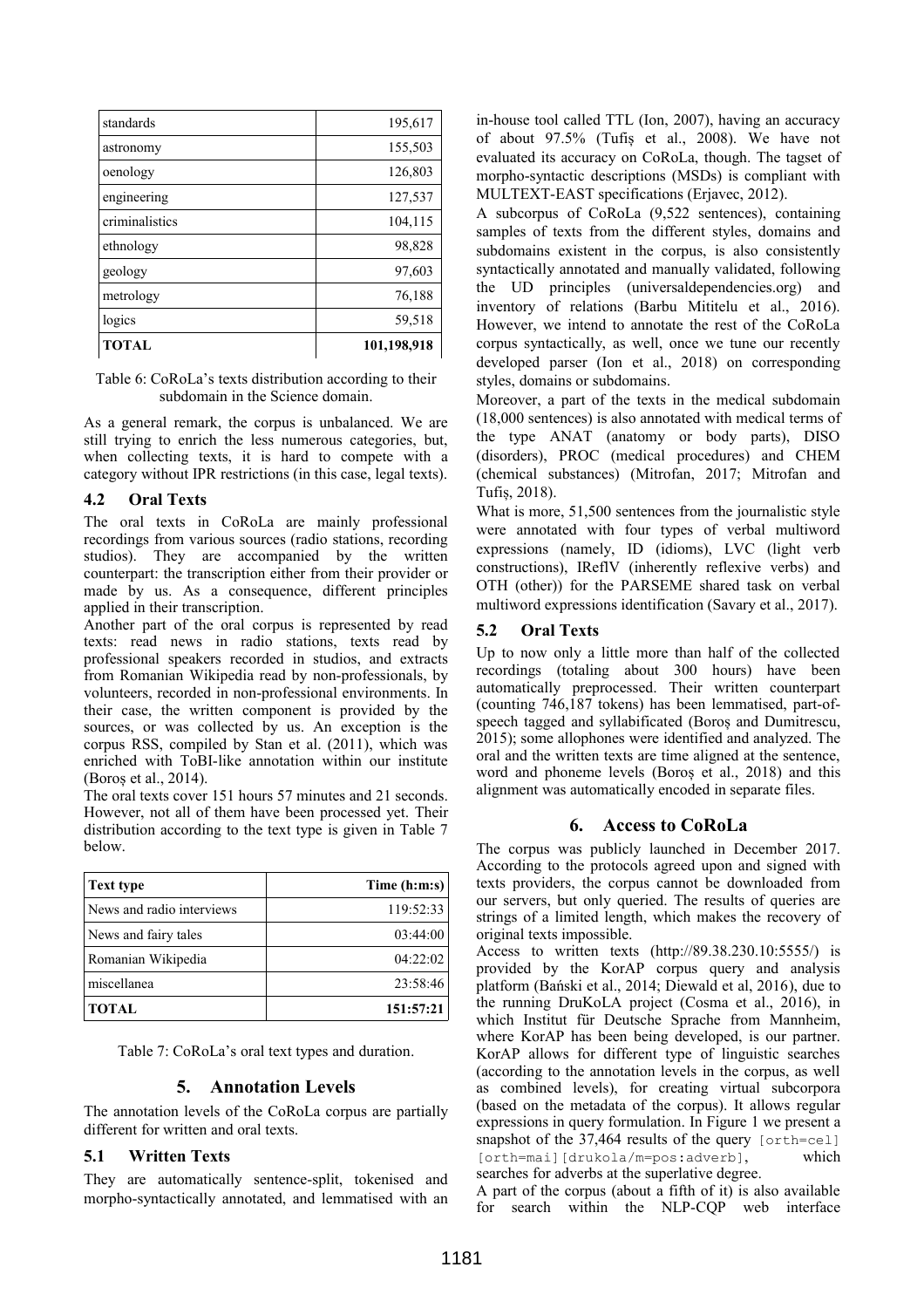(http://89.38.230.23:1234/#). This is meant to help those corpus users that cannot yet use a formal language for querying to formulate the query in controlled natural language (Romanian), then translates it in C(orpus)Q(uery)P(rocessor) (http://cwb.sourceforge.net/ files/CQP Tutorial/) format and retrieves the results. Figure 2 shows the query formulated in Romanian for finding 100 sentences in which the word "nu" occurs immediately after a verb. This query is translated into the CQP language: see the bottom of the figure.

At the moment, the oral texts can be queried (http://89.38.230.23/corola\_sound\_search/index.php) only via their transcription followed by rendering the relevant aligned speech segment. This is ensured by the in-house Oral Corpus Query Platform (OCQP) created by Vasile Păiș. It allows searching for lemmas or occurring words and morphological restrictions on them. The results are either sequences of 5 words or the whole sentences in which the specified form occurs. Besides the written form, the user also gets displayed the oral files, both for the searched for form and for the whole sentence to which it belongs. In Figure 3 we exemplify with the search of the word "copilărie" (En. "childhood") and a few of the results obtained.

## **7. Sustainability**

Although CoRoLa is already accessible to the users, its enrichment continues, targeting a balanced distribution of texts from various perspectives: text style, domain or subdomain, written and oral components. Two new projects (ReTeRom – Resources and technologies for developing human-machine interfaces in Romanian, and Heimdallr – Real-time Keyword Spotting in Telephone conversations) will enhance its oral component. In the perspective of creating EuReCo (Kupietz et al., 2017), CoRoLa can be enriched and exploited in harmony with other European corpora joining this initiative.

### **8. Conclusions and further work**

CoRoLa is the result of a four-year effort, in which texts were collected from various sources, with the stated goal of going beyond what the web can offer. Its realization was possible due to the contribution of both individual people and juridical entities, all of them IPR owners. We are grateful to them all. Further data cleaning is necessary and has already started. Annotation quality needs to be assessed and a bootstrapping mechanism for its improvement will be applied. Moreover, further levels of annotation are targeted, and the syntactic one is a priority for the team.

Empirical studies of the Romanian language are now possible at various linguistic levels, in different styles, domains and subdomains. For a statistical analysis of the language we can also offer access to word embeddings (Păiș and Tufiș, 2018) and to n-grams of various sizes, as this does not constitute a breach of the protocols signed with texts providers.

### **9. References**

Aksan, Y., Aksan, M., Koltuksuz, A., Sezer, T., Mersinli, Ü., Demirhan, U., Yilmazer, H., Kurtoğlu, Ö., Atasoy, G., Öz, S., Yildiz, I. (2012). Construction of the Turkish National Corpus (TNC). In Proceedings of the Eight International Conference on Language Resources and Evaluation (LREC 2012). İstanbul. Turkiye.

- Baisa, V., Michelfeit, J., Medveď, M., Jakubíček, M. (2016). European Union Language Resources in Sketch Engine. In *The Proceedings of tenth International Conference on Language Resources and Evaluation (LREC'16)*. European Language Resources Association (ELRA). Portorož, Slovenia.
- Bański, P., Diewald, N., Hanl, M., Kupietz, M., Witt, A. (2014). Access Control by Query Rewriting. The Case of KorAP. In *Proceedings of the Ninth Conference on International Language Resources and Evaluation (LREC'14)*. Reykjavik: European Language Resources Association (ELRA), pp. 3817-3822.
- Barbu Mititelu, V., Ion, R., Simionescu, R, Irimia, E., Perez, C.A. (2016) The Romanian Treebank Annotated According to Universal Dependencies. In *Proceedings of The Tenth International Conference on Natural Language Processing (HrTAL2016)*.
- Boroș, T., Stan, A., Watts, O., Dumitrescu, S.D. (2014). RSS-TOBI - a Prosodically Enhanced Romanian Speech Corpus. In Calzolari, Nicoletta et al. (eds.): *Proceedings of the Ninth International Conference on Language Resources and Evaluation (LREC'14).* Reykjavik: ELRA, 316-320.
- Boroş, T., Dumitrescu, Ș. (2015). Robust deep-learning models for text-to-speech synthesis support on embedded devices. In *Proceedings of the 7th International Conference on Management of computational and collective Intelligence in Digital Eco-System (MEDES'15)*, 98-102.
- Boroş, T., Dumitrescu, Ș., Pais, V. (2018). Tools and resources for Romanian text-to-speech and speech-totext applications. In *Proceedings of The Second Workshop on Multi-Language Processing in a Globalising World and The First Workshop on Multilingualism at the intersection of Knowledge Bases and Machine Translation*.
- Ceauşu, Al. (2008). Colectarea şi procesarea documentelor româneşti ale corpusului JRC-Acquis. In Diana Maria Trandabăţ, Dan Cristea, Dan Tufiş (eds.), *Lucrările atelierului Resurse Lingvistice şi Instrumente pentru Prelucrarea Limbii Române*, Editura Universității "Al. I Cuza", Iași.
- Cosma, R., Cristea, D., Kupietz, M., Tufiș, D., Witt, A. (2016). DRuKoLA - Towards Contrastive German-Romanian Research based on Comparable Corpora. In Proceedings of the fourth CLMC, *LREC 2016, Portoroz,* Slovenia, 28 May, European Language Resources Association (ELRA).
- Diewald, N., Hanl, M., Margaretha, E., Bingel, J., Kupietz, M., Bański, P. and A. Witt (2016). KorAP Architecture – Diving in the Deep Sea of Corpus Data. In: Calzolari, Nicoletta et al. (eds.): *Proceedings of the Tenth International Conference on Language Resources and Evaluation (LREC'16)*, Portoroz / Paris: ELRA: 3586-3591.
- Erjavec, T. (2012). MULTEXT-East: morpho-syntactic resources for Central and Eastern European languages. *Language Resources and Evaluation*, March 2012, Volume 46, Issue 1, pp. 131–142.
- Ide, N., Suderman, K. (2004). The American National Corpus First Release. In Maria Teresa Lino, Maria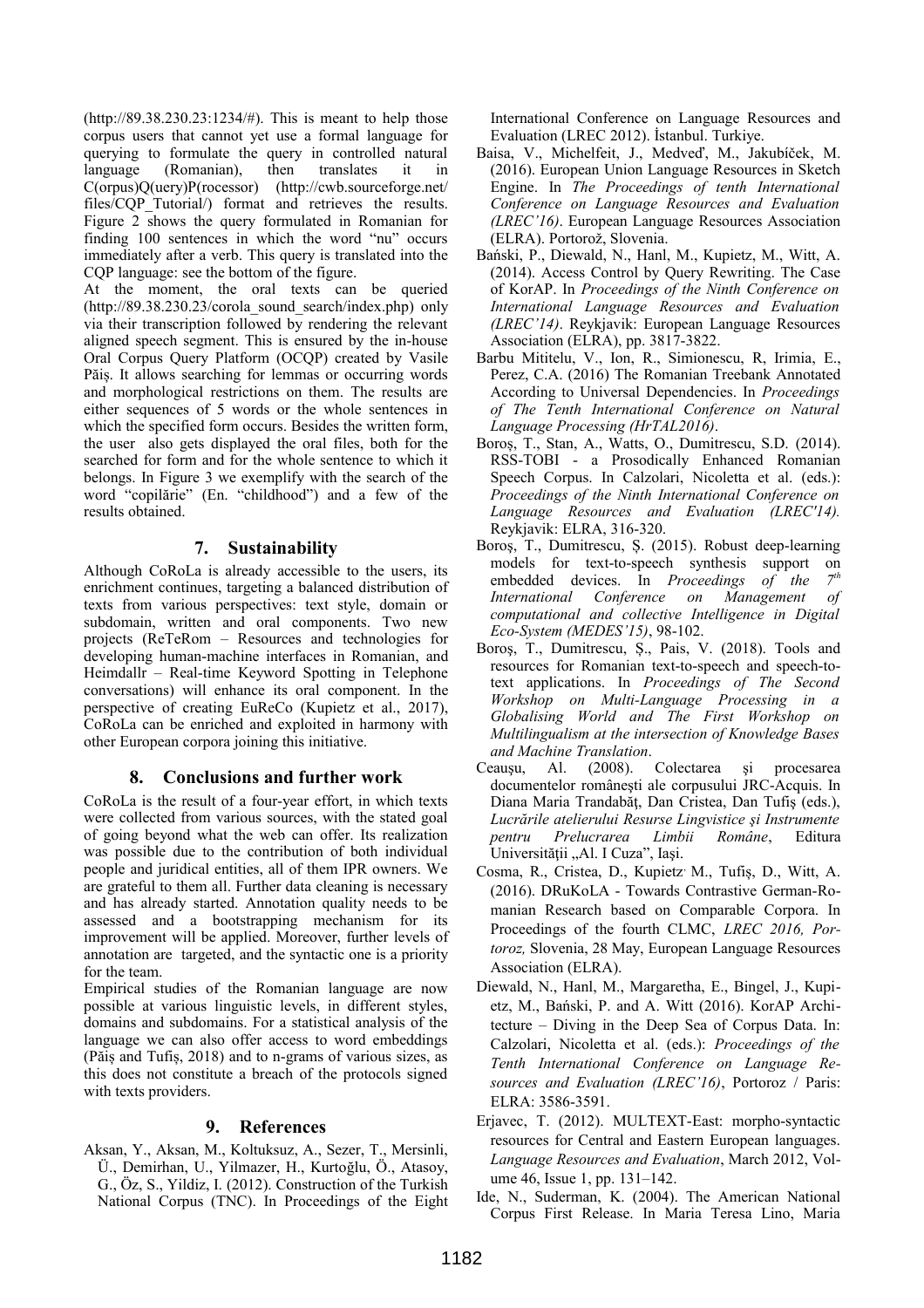Francisca Xavier, Fátima Ferreira, Rute Costa, Raquel Silva (eds.) *Proceedings of the Fourth Language Resources and Evaluation Conference (LREC)*, Lisbon, Portugal,1681-1684.

- Ion, R. (2007). *Word Sense Disambiguation Methods Applied to English and Romanian*, PhD Thesis, Romanian Academy.
- Ion, R., Irimia, E., Ștefănescu, D., Tufiș, D. (2012). ROMBAC: The Romanian Balanced Annotated Corpus. In Proceedings of LREC 2012, 339-344.
- Ion, R., Irimia, E., Barbu Mititelu, V. (2018). Ensemble Romanian Dependency Parsing with Neural Networks. (this volume).
- Koeva, S., Stoyanova, I., Leseva, L., Dimitrova, T., Dekova, R., Tarpomanova, E. (2012). The Bulgarian National Corpus: Theory and practice in corpus design. *Journal of Language Modelling*, 1 (1), 65-110.
- Koehn, Ph. (2005). Europarl: A parallel corpus for statistical machine translation.In *MT Summit*, vol 5.
- Křen, M, Cvrček, V., Čapka, T., Čermáková, A., Hnátková, M., Chlumská, L., Jelínek, T., Kováříková, D., Petkevič, V., Procházka, P., Skoumalová, H., Škrabal, M., Truneček, P., Vondřička, P., Zasina, A. (2016). SYN2015: Representative Corpus of Contemporary Written Czech. In *Proceedings of the Tenth International Conference on Language Resources and Evaluation* (LREC'16), 2522–2528.
- Kupietz, M., Lüngen, H. (2014). Recent Developments in DeReKo. In: Calzolari, Nicoletta et al. (eds.): Proceedings of the Ninth International Conference on Language Resources and Evaluation (LREC'14). Reykjavik: ELRA, 2378-2385.
- Kupietz, M., Witt, A., Bański, P., Tufiș, D., Cristea, D., Váradi, T. (2017). EuReCo – Joining Forces for a European Reference Corpus as a sustainable base for cross-linguistic research. In Bański, P., Kupietz, M., Lüngen, H., Rayson, P., Biber, H., Breiteneder, E., Clematide, S., Mariani, J., Stevenson, M., Sick, T. (eds.), Proceedings of the Workshop on Challenges in the Management of Large Corpora and Big Data and Natural Language Processing (CMLC-5+BigNLP) 2017 including the papers from the Web-as-Corpus (WAC-XI) guest section. Birmingham, 24 July 2017. - Mannheim: Institut für Deutsche Sprache, 15-19.
- Macoveiciuc, M., Kilgarriff, A., 2010, The RoWaC Corpus and Romanian WordSketches, in D. Tufiș, C. Forăscu (eds.), Multilinguality and Interoperability in Language Processing with Emphasis on Romanian, Romanian Academy Publishing House, Bucharest.
- Mitrofan, M. (2017). Bootstrapping a Romanian Corpus for Medical Named Entity Recognition. In *Proceedings of the International Conference Recent Advances in Natural Language Processing, RANLP 2017*, 501-509.
- Mitrofan, M., Tufiș, D. (2018). BioRo: The Biomedical Corpus for the Romanian Language. (this volume)
- Oravecz, C., Váradi, T., Sass, B. (2014). The Hungarian Gigaword Corpus. In Calzolari, Nicoletta et al. (eds.): *Proceedings of the Ninth International Conference on Language Resources and Evaluation (LREC'14).* Reykjavik, Iceland, 26-31 May, 1719-1723.
- Păiș, V., Tufiș, D. (2018). Computing Distributed Representations of Words using the CoRoLa Corpus. *Proceedings of the Romanian Academy, Series A*, vol 19. No.1/2018.
- Piao, S., Rayson, P., Archer, D., Bianchi, F., Dayrell, C., El-Haj, M., Jiménez R-M., Knight, D., Křen, M., Löfberg, L., Nawab, R., Shafi, J., Teh, P-L. and Mudraya, O. (2016). Lexical Coverage Evaluation of Large-scale Multilingual Semantic Lexicons for Twelve Languages. Proceedings of the *LREC (Language Resources Evaluation) 2016 Conference,* May 2016, Slovenia.
- Pipa, S., Boroș, T. (2016) A Recurrent Neural Networks Approach for Keyword Spotting Applied on Romanian Language**.** In *Proceedings of The 12th International Conference "Linguistic resources and tools for processing the romanian language*. Editura Universității "Alexandru Ioan Cuza" Iași, vol. 12, 111-119.
- Przepiórkowski, A., Bańko, M., Górski, R.G., Lewandowska-Tomaszczyk, B., Łaziński, M., Pęzik, P. (2011). National Corpus of Polish. In *Proceedings of the 5th Language & Technology Conference: Human Language Technologies as a Challenge for Computer Science and Linguistics*, Poznań, Poland, November 25--27, 2011, 259–263.
- Savary, A., Ramisch, C., Cordeiro, S.R., Sangati, F., Vincze, V., QasemiZadeh, B., Candito, M., Cap, F., Giouli, V., Stoyanova, I., Doucet, A. (2017). The PARSEME Shared Task on Automatic Identification of Verbal Multiword Expressions. In *Proceedings of the 13th Workshop on Multiword Expressions*, Valencia, Spain, 4 April, 31-47.
- Stan, A., Yamagishi, J., King, S., & Aylett, M. (2011). The Romanian Speech Synthesis (RSS) corpus: building a high quality HMM-based speech synthesis system using a high sampling rate. *Speech Communication*. 53(3), 442-450.
- Tadić, M. (2002). Building the Croatian National Corpus. In *Proceedings of LREC*, Las Palmas, Spain, 29-31 May, 441-446.
- Tiedemann, J. (2012). Parallel Data, Tools and Interfaces in OPUS. In *Proceedings of the 8th International Conerence on Language Resources and Evaluation (LREC'2012)*
- Tufiş, D., Irimia, E. (2006). RoCo-News A Hand Validated Journalistic Corpus of Romanian, In Proceedings of the 5th International Conference on Language Resources and Evaluation, 22–28.
- Tufiş, D., Ion, R., Ceauşu, A., Ştefănescu D. (2008). RACAI's Linguistic Web Services. In Nicoletta Calzolari et al. (Eds.) Proceedings of the 6th LREC, Marrakech, Morocco, European Language Resources Association (ELRA).
- Tufiș, D., Barbu Mititelu, V., Irimia, E., Dumitrescu, S.D., Boroș, T. (2016). *The IPR-cleared Corpus of Contemporary Written and Spoken Romanian Language*, in Nicoletta Calzolari, Khalid Choukri, Thierry Declerck, Marko Grobelnik, Bente Maegaard, Joseph Mariani, Asuncion Moreno, Jan Odijk, Stelios Piperidis (eds.), *Proceedings of the Tenth International Conference on Language Resources and Evaluation (LREC 2016)*, 23- 28 May, Portorož, Slovenia, p. 2516-2521.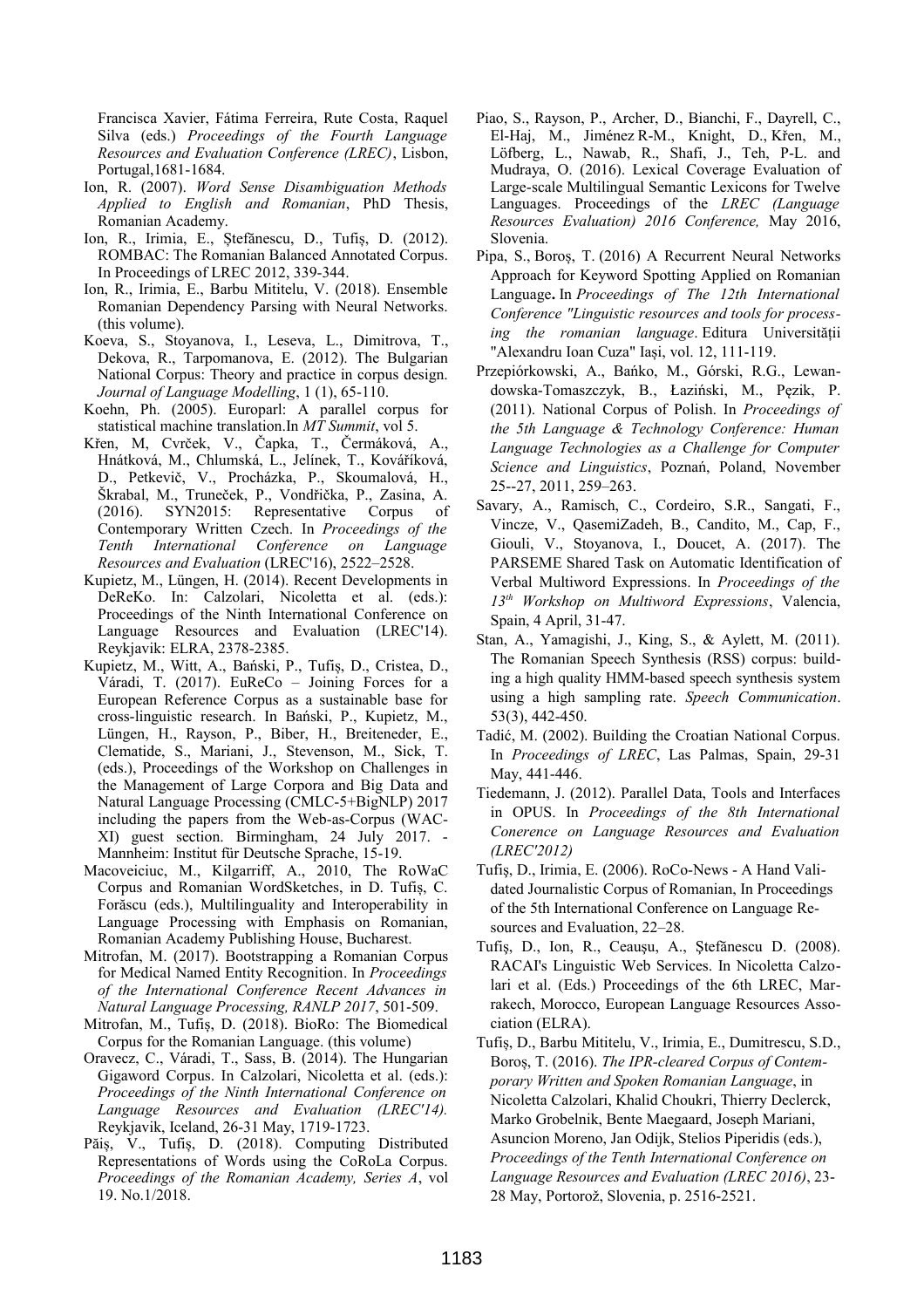### **Annexes.**

|                                      | $\mathsf Q$<br>[orth=cel][orth=mai][drukola/m=pos:adverb]                                                                                                                                                                                       |
|--------------------------------------|-------------------------------------------------------------------------------------------------------------------------------------------------------------------------------------------------------------------------------------------------|
|                                      |                                                                                                                                                                                                                                                 |
|                                      | in all Corpora $\blacktriangle$ with Poligarp $\blacktriangledown$<br>□ Glimpse                                                                                                                                                                 |
|                                      | 37,464 matches $\langle \psi \rangle \equiv$                                                                                                                                                                                                    |
|                                      | corola-blog@logeost/assess a s6s267 re ca portretul este cel mai greu de pictat. Pentru că el are (trebuie să aibă) ceva în plus față de alte transpuneri pe pânză: prezenta impalpabila numită suflet. - Portretul este, în u                  |
| Corola-blog/BlogPost/96082_a_97374   | cred că le definesc cel mai bine stilul sunt vintage și vintage inspired - stiluri pe care le iubim oricum și noi românii. citește mai multe pe urbaninsights. ro Vezi și: - Tokyo Street Sty                                                   |
| Corola-blog/BlogPost/339706_a_341035 | a îndrăzni și care, cel mai important poate, sunt nerezonabili atunci când vine vorba de așteptările pe care le au față de ei înșiși. De asemenea, Alex consideră ca fiind tu însuți, po                                                        |
|                                      | corola-blog/BlogPost/340390_a_341719_analizare conceput, cel mai probabil, de un masochist. Verdunel realiză din prima că, după ce ușa a fost trântită și încuiată, în hrubă și-au făcut apariția și niște șobolani de mărimea                  |
|                                      | si-a spus că poate, cel mai bine ar fi să devină medic. Putea chiar să se mândrească cu faptul că fusese medicul Regelui Soare! La urma urmei câti auziseră de el. Prin urmare îsi făc                                                          |
| Corola-blog/BlogPost/362660_a_363989 | n care mă simțeam <b>cel mai bine</b> era cabinetul medical al mamei. Îmi plăcea să o ajut când avea nevoie de câte ceva ce puteam face și eu. În clasa a opta discutam mult cu mama de                                                         |
| Corola-blog/BlogPost/377351 a 378680 | tel spectacol, a fost cel mai greu din toată cariera ei de până atunci. Ajunsese să o urască pe Alexandra, să o considere vinovată de tot ce i se întâmpla. Și o considera vinovată și de                                                       |
|                                      | µl în care se simțea <b>cel mai bine</b> când luau masa în oraș cu diferite ocazii, sau pur și simplu fără nici un motiv anume. Era un restaurant mic, de cartier, cochet și cu un personal cum                                                 |
| Corola-blog/BlogPost/357430_a_358759 | līango" este revista <b>cel mai bine</b> scrisă de pe piața românească și este o variantă profundă a lunarelor pentru femei. În paginile ei, vorbim despre trădare și regăsire, despre minciuni                                                 |
| Corola-blog/BlogPost/382090_a_383419 | reprezentând poate cel mai la îndemână și eficient instrument în realizarea acestui scop, inclusiv în cazul copiilor prescolari. Pentru acestia din urmă, cărtile cu povesti ilustrate sunt                                                     |
| Corola-blog/BlogPost/338700_a_340029 | o diferențiere care cel mai usor poate fi reprezentată prin exemplul domnului Donald Trump. Îmi imaginez (sau cel puțin doresc cu ardoare să cred) că în contextul unei dezbateri co                                                            |
|                                      | corola-blog/BlogPost/861488_a_362817 <mark>da Europei etosul ei <b>cel mai profund</b> si chipul sau cel mai uman. "Declarația comună a Sanctității Sale Papa Ioan Paul al II-lea si a Prea Fericirii Sale Patriarhul Teoctist (12 octom</mark> |
|                                      | corola-blogialogrost/354019 a 355348 niu unde se pricepe <b>cel mai bine</b> . A fost bun, cât a fost nevoie de el, iar ea i-a fost generoasă în sex și plăceri. I-a oferit tot ce și-a dorit și cum și-a dorit, dar acum trebuie s             |

Figure 1. A snapshot of the 37,464 results of the query [orth=cel][orth=mai][drukola/m=pos:adverb], which searches for adverbs at the superlative degree in CoRoLa with KorAP.

| 100 de fraze în care cuvântul "nu" apare imediat după un verb<br>Tradu în CQP!<br>Dorești analiza traducerii? ODa. ONu.                                                                                                                                     |
|-------------------------------------------------------------------------------------------------------------------------------------------------------------------------------------------------------------------------------------------------------------|
| Fraza de interogare procesată cu TTL:<br>$100/100/Mc$ de/de/Spsa fraze/frază/Ncfp-n în/în/Spsa care/care/Pw3--r<br>cuvântul/cuvânt/Ncmsry "/"/DBLQ nu/nu/Qz "/"/DBLQ apare/apărea/Vmip3s<br>imediat/imediat/Rgp după/după/Spsa un/un/Timsr verb/verb/Ncms-n |
| Expresii CQP de tip 'context' (click pentru analiză):<br>$c1:$ cut 100<br>$C2:$ set Context s                                                                                                                                                               |
| Expresii CQP de tip 'termen' (click pentru analiză):<br>$\left[ \begin{array}{ccc} \text{(word = "nu" )} \end{array} \right]$<br>T1:<br>$[$ [ ( $pos = "V.*" )$ ]<br>T2:                                                                                    |
| Expresii CQP de tip 'predicat' (click pentru analiză):<br>T1 SEQUENCEREVERSE1 T2 $(= T3)$ : $[($ $pos = "V.*") ] [($ $word = "nu") ]$                                                                                                                       |
|                                                                                                                                                                                                                                                             |

**Figure 2.** The query formulated in Romanian for finding 100 sentences in which the word "nu" occurs immediately after a verb and its translation into CQP.